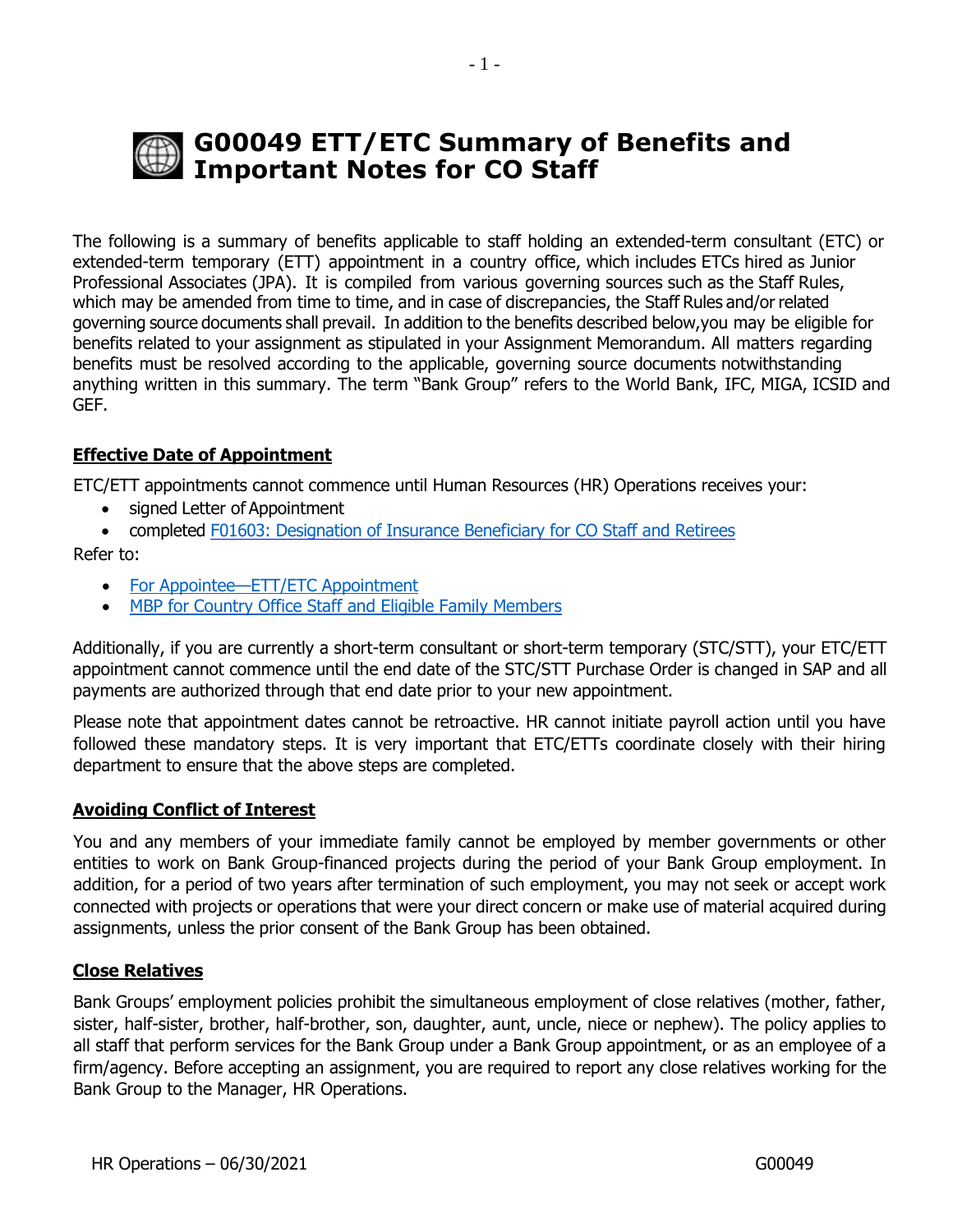### **Employing Spouses/Domestic Partners**

The spouse or domestic partner of a staff member who meets the normal selection standards may be employed by the Bank Group. A spouse or domestic partner may be assigned to the same vice presidency or department, if neither supervises the other, directly or indirectly, and if their duties are not likely to bring them into routine professional contact. They may not be assigned to the same division or equivalent unit. A spouse or a domestic partner of a staff member may be assigned to the same country office, provided that neither supervises the other, directly or indirectly, and provided that the Vice President responsible for the country office, in consultation with the Manager, HR Operations, or the Director, Human Resources, for Bank or MIGA Staff, or IFC Director, Human Resources, for IFC Staff, approves the appointment.

### **Security Clearance**

Security clearance is mandatory for all staff members and may take as long as three months to be completed. Please feel free to check the status of your clearance at any time by logging in directly to the vendor's system, using the same log-in information as when you provided your screening documentation. If you have further questions about the status of your clearance, please send an email to HR Recruitment Services.

### **Orientation**

The Bank group has made available an ETT/ETC eLearning module, called "ETC/ETT: Know the Bank Group" and available on the Open Learning Campus (OLC) website. This *[eLearning](https://wbg.sabacloud.com/Saba/Web_spf/NA1PRD0002/common/ledetail/00037194) module* provides an overview of the WBG, its work, services and tools available to ETs. We encourage all new ETs to take that learning. The module covers nine topics, which can be taken either at one sitting (duration of 1 hour) or over time.

### **Travel**

The World Bank Group requires all ETCs and ETT to obtain Country Clearance prior to departing on mission. If you are travelling within 5 days of signing this contract, you must send a copy of your itinerary, contact information while on trip (mobile phone/email), and trip purpose to Country Clearance Officers assigned to each country on your itinerary. Please contact your manager to facilitate the clearance prior to your travel.

### **United Nations Laissez-Passer**

If required for undertaking your job responsibilities, and at discretion of your Manager, United Nations Laissez-Passer (UNLP) can be issued for official travel only. Please consult [WBG UNLP Procedure](https://spappscsec.worldbank.org/sites/ppf3/PPFDocuments/Forms/DispPage.aspx?docid=003c365e-1e8c-480e-81f9-9dd43a8dc04d) to get full information on eligibility and use of UNLP and penalties for violating UNLP rules. UNLP is the property of the United Nations and should be returned to WBG Visa Office prior to or on the last day of your employment with the World Bank Group. Please refer to UNLP Return [Process](https://worldbankgroup.service-now.com/wbg?id=wbg_sc_catalog&sys_id=cd8b5327db540c102e3ec3af29961909) for details. Failure to abide by this provision can result in jeopardizing your ability to get a UNLP in the future.

#### **Administrative Procedures**

Your hiring department will coordinate requests for an Outlook account and access to Bank Group systems such as TRS, LARS, and PeopleSoft.

### **Leave**

You accrue two personal leave days for each full month of Bank Group service. These personal days may be used for any purpose such as vacation, illness, family leave, maternity leave, paternity leave, etc. Upon termination of your ETC/ETT contract, up to 30 days unused leave is reimbursed to you based on your final salary.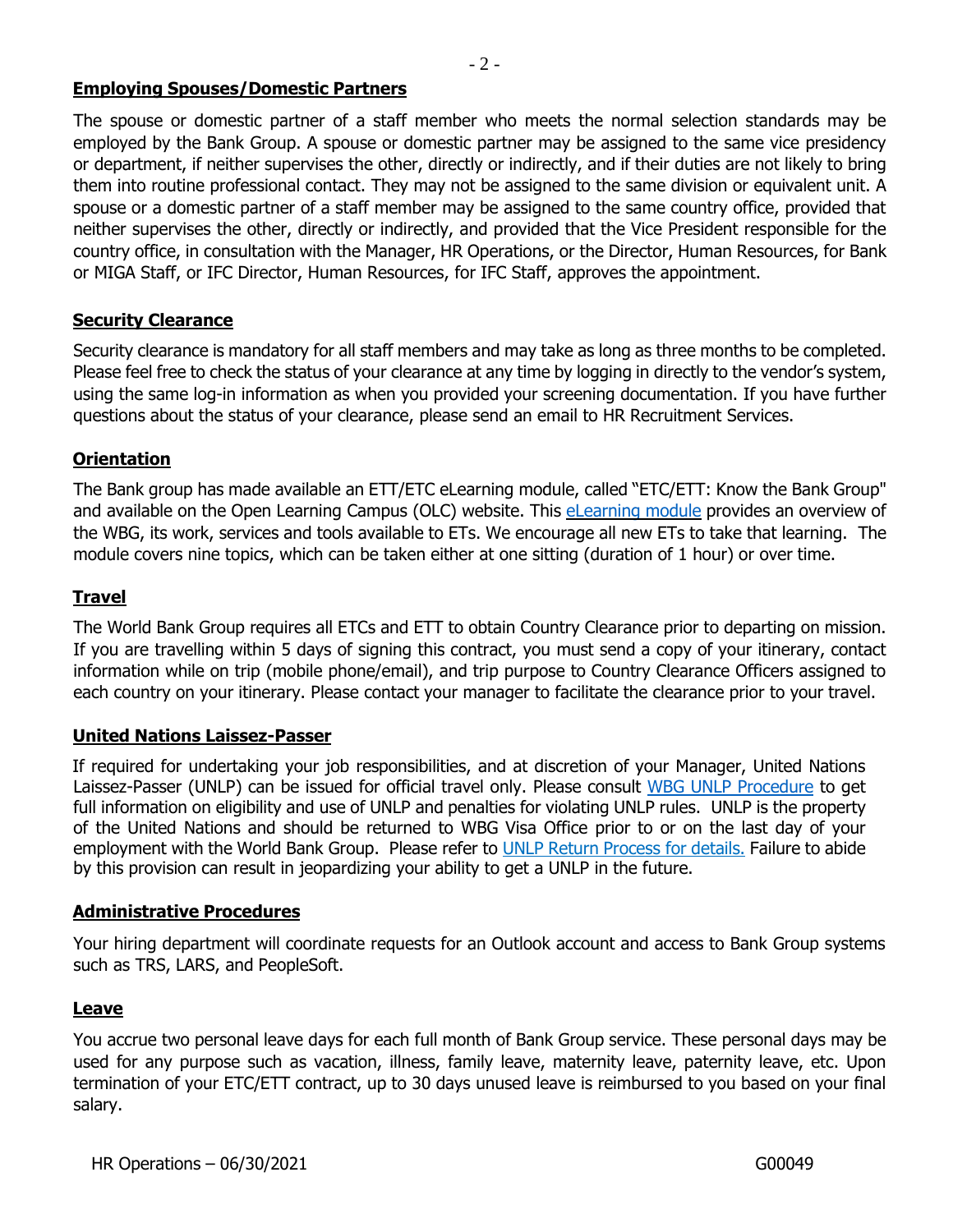### **Maternity Leave**

Maternity leave is absence from duty with pay available to a female staff member in connection with the delivery of her child. Female staff members with ETC/ETT appointments are eligible for 20 working days of maternity leave in connection with the delivery of her child. Staff members on ETC/ETT appointments are eligible for an additional 40 working days of unpaid leave for maternity purposes through Leave Without Pay.

### **Holidays**

You enjoy all Bank Group holidays and closures applicable to the country of appointment.

### **Overtime**

Overtime is work performed in excess of your regular work week beginning on Monday and ending on Sunday. Personal leave and official holidays are counted as time worked in computing the work week required before overtime payment is made. Only ETTs are eligible to be paid for overtime work.

### **Hazard and Fragility Pay (HFP)**

Staff with ETC/ETT appointments in a country office may be eligible to receive HFP if s/he (a) is recruited/assigned to work in a location classified as FCS Location or a Hazardous FCS Location; and (b) is paid in the salary scale of the country office, subject to the specific provision of Staff Rule 6.28.

HFP is calculated based on a percentage (15%) of the grade GE midpoint of the country office salary scale. If the ETC or ETT is paid on the gross salary scale of the country office, the grade GE midpoint of the country office gross salary scale will be used.

### **Special Compensation Measures**

The World Bank Group Compensation and Benefits Center of Expertise (HRDCP) shall adopt special compensation measures in accordance with the WBG Procedure "Special Compensation Measures" resulting from sudden and severe change in the economic conditions in a country that leads to significant inflation and/or depreciation of the country office salary plan currency. Staff with ETC/ETT appointments in a country office may be eligible to receive Special Compensation Measures subject to Staff Rule 6.27 and its accompanying Procedure.

### **Credit Monitoring**

In response to global threats to personal privacy and security, and as a prudent cyber security measure, the Bank Group has decided to offer credit monitoring and identity protection products and services at no cost to its eligible staff.

This is a voluntary benefit. If you choose to enroll, you will be requested to provide personal identifiable information to the service provider and enter into a contractual relationship with the company. You will also be bound by provider's terms and conditions, including for dispute resolutionpurposes.

Your benefit coverage will stop when you leave the Bank Group. You will however have the option to maintain the coverage at your own cost.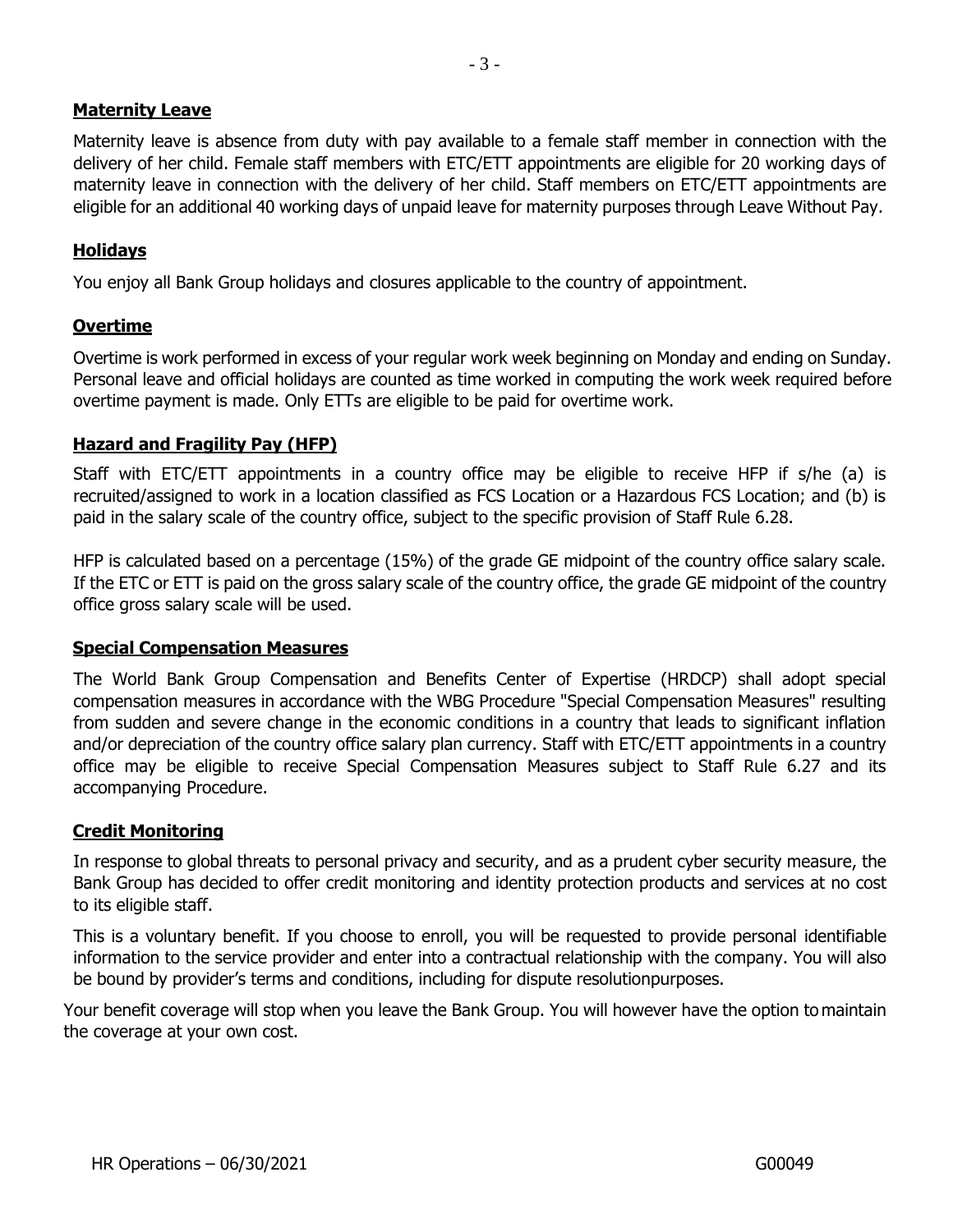# **World Bank Group 401(k)**

As of July 1, 2009, the Bank Group sponsors an optional savings plan to Bank staff holding Headquarters appointments, including staff holding ETT/ETC appointments. Enrollment is voluntary and is open to US nationals and non-US nationals. For more information, access the  $HR 401(k)$  website (available only in the intranet) ("friendly URL" is 401k or from HR home page, search for "401k").

### **Medical Benefit Plan (MBP)**

The Bank Group sponsors a comprehensive medical/dental insurance plan for staff and their dependents applicable to the country of appointment and surrounding region. Enrollment in the MBP is mandatory for staff, but optional for eligible family members; coverage is effective on the entry on duty date, provided enrollment is completed within 60 days of entry on duty or initial eligibility (for example, a new spouse must be enrolled within 60 days of a marriage). If a dependent enrollment is not received within 60 days after entry on duty or the life event that created eligibility, whichever occurs later, your dependent(s) will not be eligible for enrollment in the Bank's health insurance plan until the next open enrollment period, which takes place during the month of November and the coverage is effective the following calendar year on January 1st.

Dependents eligible for MBP coverage are: a legal spouse or registered domestic partner (see below), a biological or legally adopted child, or a step-child (biological or legally adopted child of a legal spouse or registered domestic partner). Coverage for a child ends on the last day of the month of that the child turns age 26 unless the child is/was physically or mentally handicapped while meeting Bank Group dependency criteria (generally, age 26 or under, unmarried, and relying on you for principal support). Other dependents, such as grandchildren, nieces, nephews, siblings, or parent, are not eligible for MBP coverage.

Contributions to the MBP, shared by the Bank Group and the staff member, are deducted from each paycheck. ETC/ETT staff are not eligible to enroll in the Retiree MBP if they end Bank Group service at the end of their ETC/ETT appointment, and ETC/ETT service does not accrue to the requirements for Retiree MBP.

### **Termination Payment**

Upon termination of the ETC/ETT contract, the staff member will receive a payment of 15% of total salary payments per year and fraction thereof of continuous service as an ETC or ETT, excluding any period while on Leave Without Pay.

### **Life Insurance Plan**

The Bank Group sponsors a Group Term Life Insurance Plan. ETC/ETTs automatically receive Bank paid basic coverage of one times annual net salary at no cost. (For staff members paid a gross salary, the net salary is calculated as 75% of the gross salary.) The contractual beneficiary is the spouse, if alive, or the ETC/ETT may designate an alternate beneficiary at any time. ETC/ETTs are not eligible to participate in the Bank Group's Optional Group Term Life insurance programs.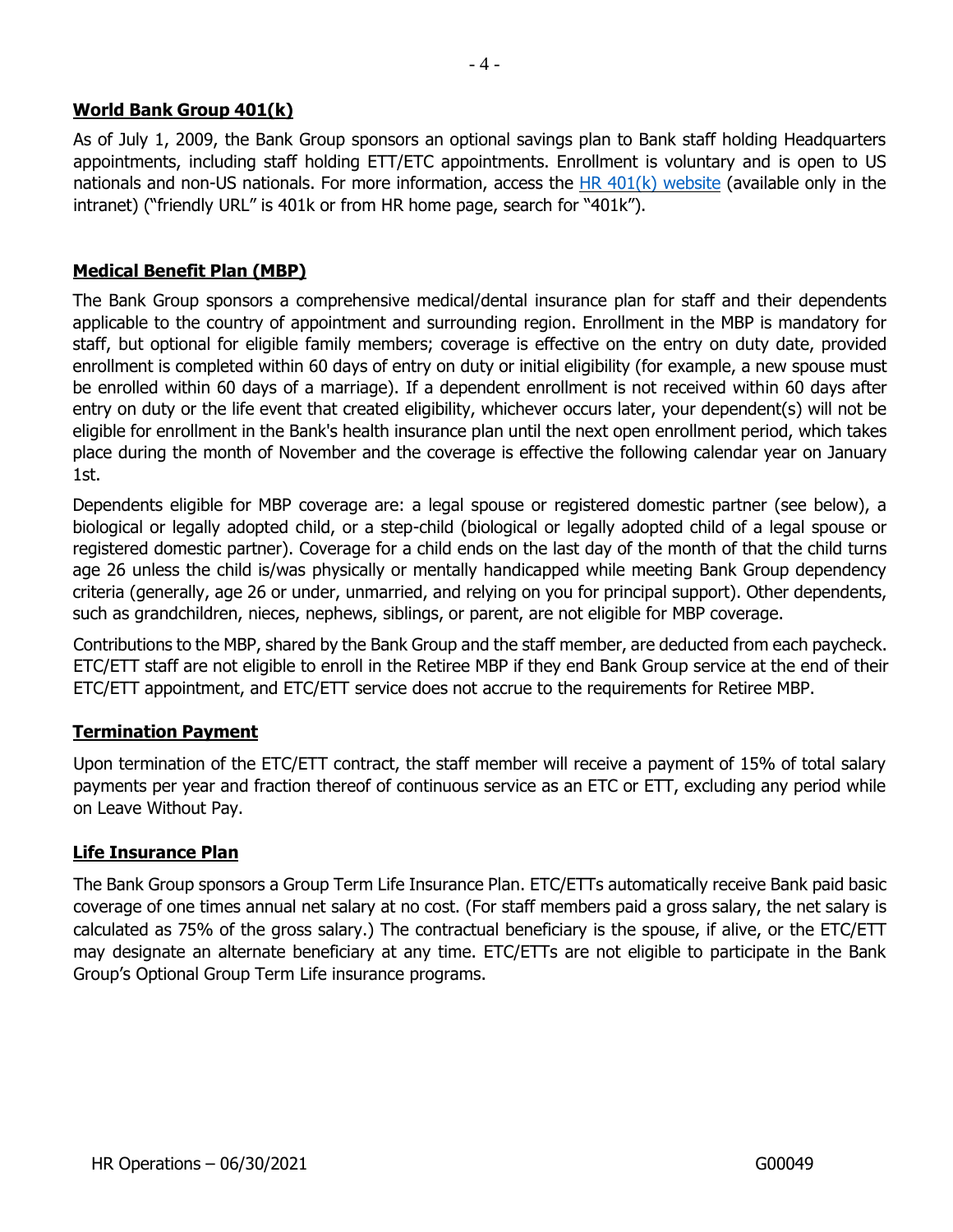### **Accidental Death and Dismemberment Insurance Coverage**

The Bank Group sponsors a Group Accident Insurance Plan, which provides coverage for ETC/ETT staff in the event of accidental death or dismemberment while eligible ETC/ETTs are on authorized official Bank Group travel away from their homes only. All eligible staff automatically receive coverage of three times net annual salary at no cost to the staff member subject to a minimum of US\$100,000 and a maximum of US\$250,000 during operational travel status only. Deaths from certain causes are excluded, including death during service with armed forces of any country, suicide, death from illness or infectious disease, or deaths in airplane accidents where the covered individual was part of the airplane crew. A benefit of three times net annual salary (maximum US\$100,000) would be payable as a result of an accidental death due to an aircraft accident during official travel only. A benefit of three times net annual salary (minimum US\$50,000, maximum US\$250,000) would be payable as a result of an accidental death due to an act of war (declared or undeclared war). If both the additional aircraft benefit and the additional war risk benefit apply, only the higher benefit amount would be paid.

Bank-paid Accidental Death and Dismemberment insurance may provide partial benefits in the event of dismemberment, permanent and total paralysis, or loss of eye(s), speech or hearing. "Net annual salary" for the purposes of insurance benefits only is calculated by taking 75% of gross salary for those staff paid on a gross basis.

### **Workers' Compensation Insurance**

The Bank provides Worker's Compensation Insurance protection for individual ETC/ETT employed by the Bank Group with respect to injuries arising directly out of and in the course of their employment and provides benefits in accordance with the District of Columbia Worker's Compensation Act. The term "injury" as defined in the Act means "accidental injury or death arising out of and in the course of employment and such occupational disease or infection arising naturally out of such employment." See [Staff](https://policies.worldbank.org/sites/ppf3/PPFDocuments/Forms/DispPage.aspx?docid=2645&ver=current) Rule 6.[11.](http://siteresources.worldbank.org/INTSTAFFMANUAL/Resources/StaffManual_WB_web.pdf)

### **Accompanying Baggage Insurance**

ETC/ETTs are also covered by insurance up to a maximum of \$4,000 against the loss of, or damage to, accompanying baggage during official travel. This insurance policy covers ordinary personal effects normally carried by travelers, but it only provides limited coverage for valuables such as cameras, furs, jewelry, etc., and it does not cover such items as airline tickets, currency, passports, or any kind of documents. Contact Willis Relocation Risk Group, administrator of the Bank's Accompanying Baggage Insurance program, via email: [WRRG.WB@Willis.com](mailto:WRRG.WB@Willis.com) for additional information or to report a loss.

#### **Disability Coverage**

Limited income replacement coverage for work related injuries and accidents only. Coverage provided as part of the Bank Group's Workers' Compensation program.

### **Resettlement Upon Termination**

Resettlement benefits are provided at the discretion of the hiring manager, who may pay up to a maximum of \$5,000 for the resettlement of an ETC or ETT. See Staff Rule 7.02, [paragraph 2.0](https://policies.worldbank.org/sites/ppf3/PPFDocuments/Forms/DispPage.aspx?docid=3833&ver=current)[4.](http://siteresources.worldbank.org/INTSTAFFMANUAL/Resources/StaffManual_WB_web.pdf)